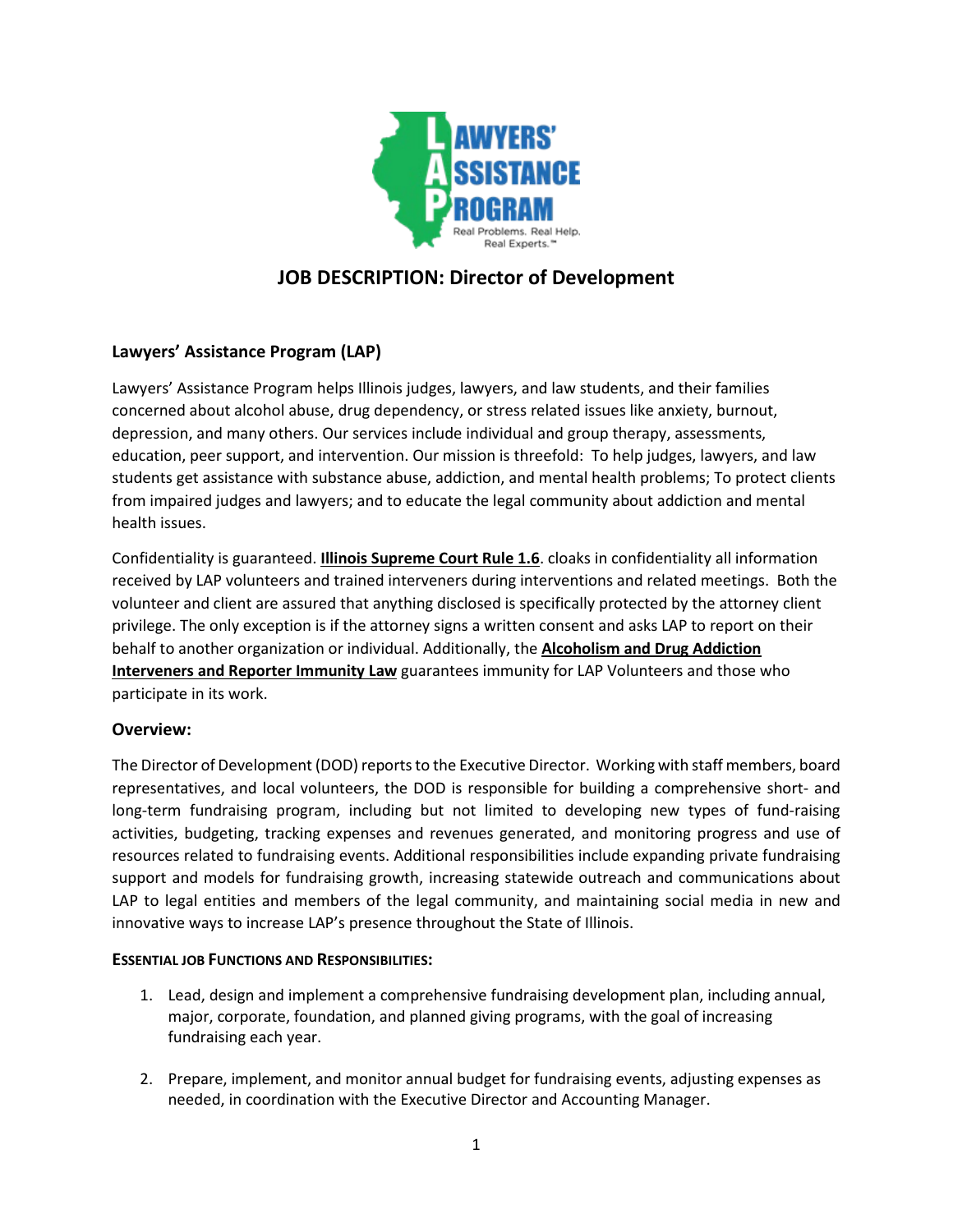- 3. Plan and coordinate a comprehensive program of donor and sponsor relationship activities.
- 4. Create and maintain the infrastructure needed to support development activities, including software, donor information, communications, staff training, policies, and procedures.
- 5. Work closely with the Executive Director and Board Fundraising Committee, to implement fundraising ideas and strategies, while cultivating, soliciting, and tracking new individuals and corporations that support LAP's mission currently and into the future.
- 6. Coordinate and execute plans with staff, outside vendors, and volunteers in planning and implementing fund raising projects.
- 7. Creating and expanding opportunities for other online giving and e-solicitations and oversee the preparation and publication of all donor communication materials.
- 8. Register attendees for all events and send reminder emails.
- 9. Oversee design and production of communications materials, including web content, newsletters, press releases, community education items, fundraising appeals, social media postings, annual reports, and development brochures.
- 10. Recruiting, developing, and supporting local fundraising committee members.
- 11. Researching, recommending, reserving, and set up of chosen venues for fund raising events.
- 12. Coordinate payments for event-related services and invoices with the Accounting Manager.
- 13. Marketing and promotion of LAP on social media outlets; Create and manage mass emails regarding LAP fundraising events.
- 14. Promote the utilization of the Lawyers' Assistance Program by coordinating the education of the Illinois legal community and the Treatment Provider Community about LAP.
- 15. Meet with law firm decision makers, bar association leadership, and law school administrators to establish, maintain, and further relationships with LAP while helping to financially support LAPs mission.
- 16. Maintain LAP webpage and keep calendar of events current.
- 17. Other duties as assigned.

### **Education and Qualifications**